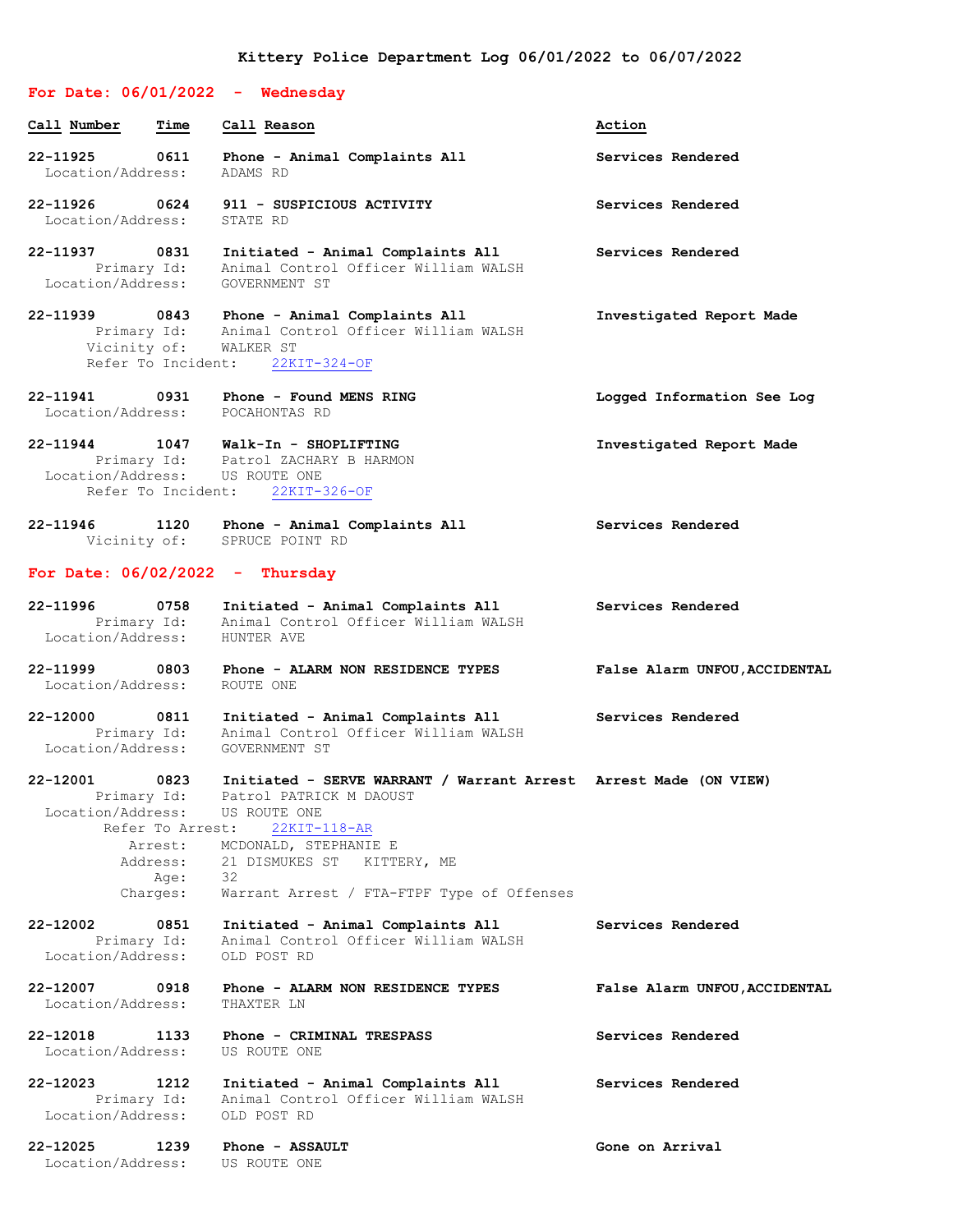- **22-12029 1404 Phone - DISTURBANCE/DISORDERLY Peace Restored** Location/Address: US ROUTE ONE
- **22-12041 1540 Phone - Animal Complaints All Services Rendered** Location/Address: BARTLETT RD
- **22-12042 1543 Phone - SUSPICIOUS ACTIVITY Investigated Report Made** Primary Id: Patrol JOSEPH P BOUCHARD III Location/Address: HALEY RD Refer To Incident: 22KIT-328-OF
- **22-12056 1713 Phone - Assist Other Agency Gone on Arrival** Location/Address: WALLINGFORD SQ
- **22-12065 1911 Phone - Animal Complaints All Gone on Arrival** Location/Address: GOOSE POINT RD
- **22-12072 2018 Phone - ALARM NON RESIDENCE TYPES False Alarm UNFOU,ACCIDENTAL** Location/Address: ROUTE 236

#### **For Date: 06/03/2022 - Friday**

- **22-12102 0655 Phone - ALARM NON RESIDENCE TYPES False Alarm UNFOU,ACCIDENTAL** Location/Address: CHAUNCEY CREEK RD
- **22-12105 0747 Phone - SUSPICIOUS ACTIVITY Gone on Arrival** Location/Address: SHAPLEIGH RD
- **22-12106 0751 Initiated - Animal Complaints All Services Rendered** Primary Id: Animal Control Officer William WALSH Location/Address: HUNTER AVE
- **22-12110 0944 Initiated - Animal Complaints All Logged Information See Log** Primary Id: Patrol ZACHARY B HARMON Location/Address: I-95 FRWY
- **22-12115 1024 Phone - SUSPICIOUS ACTIVITY Services Rendered** Primary Id: Sergeant Christopher D DAGGETT Location/Address: US ROUTE ONE
- **22-12119 1139 Initiated - Animal Complaints All Services Rendered** Primary Id: Animal Control Officer William WALSH Location/Address: MAIN ST
- **22-12129 1412 Phone - SUSPICIOUS ACTIVITY Investigated Report Made** Primary Id: Patrol MICHAEL WEBSTER Location/Address: GOVERNMENT ST Refer To Incident: 22KIT-329-OF
- **22-12141 1658 Phone - ALARM NON RESIDENCE TYPES False Alarm UNFOU,ACCIDENTAL** Location/Address: CHAUNCEY CREEK RD
- **22-12163 2039 Phone - ALARM RESIDENTIAL False Alarm UNFOU,ACCIDENTAL** Location/Address: HALEY RD

## **For Date: 06/04/2022 - Saturday**

| 22-12175                      | 0032 | Initiated - MOTOR VEHICLE STOP           | Arrest Made (ON VIEW)      |
|-------------------------------|------|------------------------------------------|----------------------------|
|                               |      | Primary Id: Patrol JOSEPH P BOUCHARD III |                            |
| Location/Address: BADGERS ISL |      |                                          |                            |
| Refer To Arrest:              |      | 22KIT-120-AR                             |                            |
| Arrest:                       |      | RIPPLINGER, BRODY DANIEL                 |                            |
| Address:                      |      | 5250 N 600 W<br>WABASH, IN               |                            |
|                               | Age: | 26                                       |                            |
| Charges:                      |      | OPERATING UNDER THE INFLUENCE            |                            |
| 22-12184                      | 0357 | 911 - SUSPICIOUS ACTIVITY                | Services Rendered          |
| Location/Address:             |      | MOORE ST                                 |                            |
| 22-12203                      | 0852 | Phone - Animal Complaints All            | Logged Information See Log |
| Location/Address:             |      | HALEY RD                                 |                            |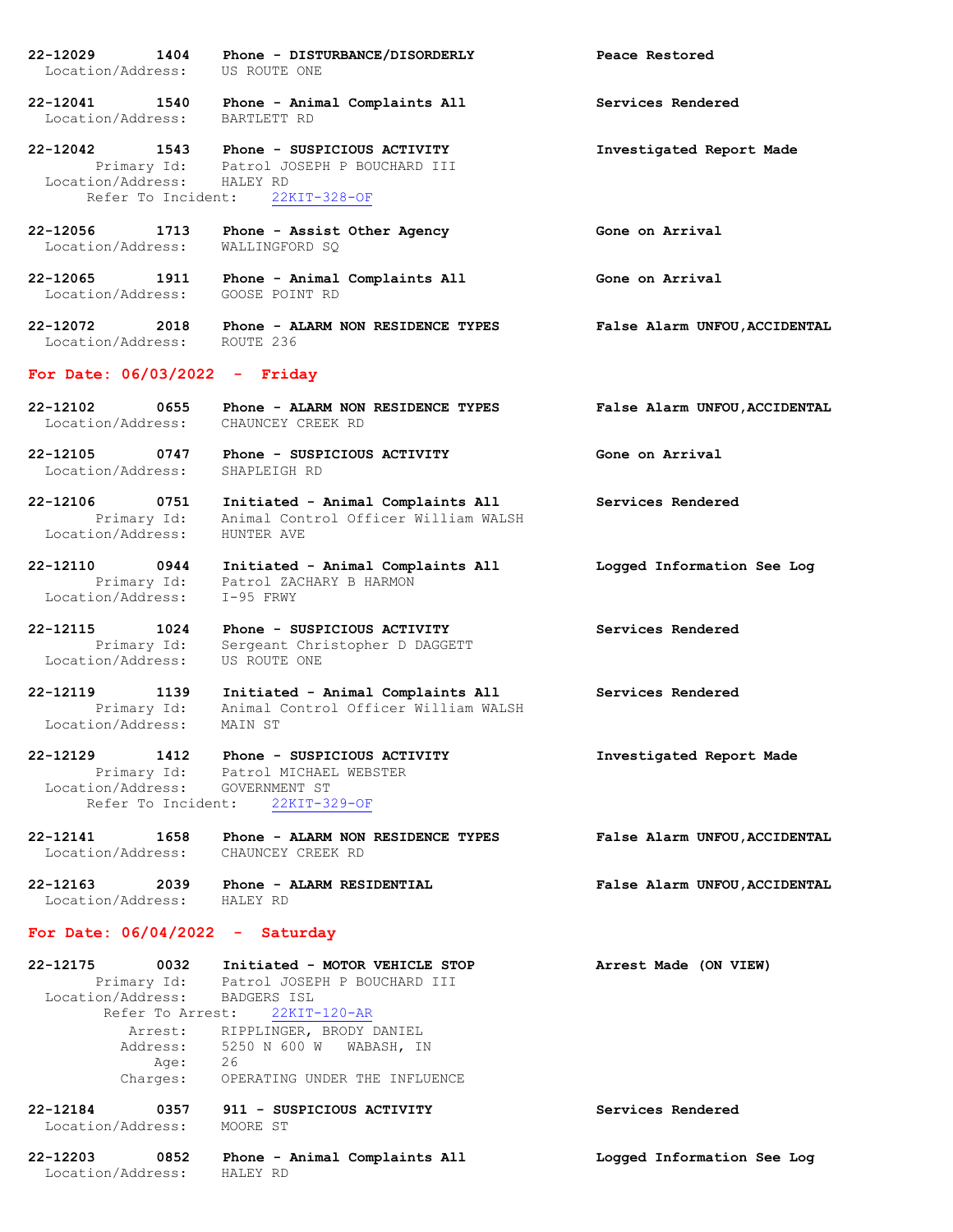**22-12213 1000 Initiated - Community Policing Services Rendered** Vicinity of: ROGERS RD **22-12218 1109 Phone - ASSAULT Investigated Report Made** Primary Id: Patrol CORY BLANCATO Location/Address: STATE RD Refer To Summons: 22KIT-121-AR Summons: COHEN, BURTON J Address: 27 BEACH HILL RD NEW CASTLE, NH Age: 71 Charges: ASSAULT **22-12223 1252 Phone - Motor Vehicle Accident Investigated Report Made** Primary Id: Patrol CORY BLANCATO Location/Address: STATE RD SIL 2018 NISS PU CW Reg: PC WV 43R449 VIN: 1N6AD0FVXJN722217 Operator: REED, JACK RONALD @ 113 WEBHANNET DR - CHARLES TOWN, WV 25414 Owner: REED, JACK RONALD @ 113 WEBHANNET DR - CHARLES TOWN, WV 25414 Vehicle: 1983 Reg: TL T342336 VIN: 1K9BSBESD10260050 Towed: For: Accident By: National Wrecker Company To: National Wrecker Company Owner: REED, JACK @ 113 WEBHANNET DR - CHARLES TOWN, WV 25414 Refer To Accident: 22KIT-112-AC **22-12231 1508 Phone - Criminal Mischief Investigated Report Made** Primary Id: Patrol MICHAEL WEBSTER Location/Address: PEPPERRELL RD Refer To Incident: 22KIT-333-OF **22-12241 1848 Initiated - MOTOR VEHICLE STOP Services Rendered** Primary Id: Patrol CONNOR GROGAN Location/Address: ROUTE 236 **22-12242 1851 Phone - DISTURBANCE/DISORDERLY Arrest Made (ON VIEW)** Primary Id: Patrol Molly BOSSI Location/Address: HUNTER AVE Refer To Arrest: 22KIT-123-AR Arrest: SULLIVAN, DAKSAYANI A Address: TRANSIENT ELIOT, ME Age: 45 Charges: VIOLATING CONDITION OF RELEASE **22-12248 2147 Phone - SUSPICIOUS ACTIVITY Services Rendered** Location/Address: MANSON RD **22-12249 2155 Phone - Animal Complaints All Services Rendered** Location/Address: US ROUTE ONE **22-12254 2238 Initiated - SUSPICIOUS VEHICLE Services Rendered** Location/Address: PEPPERRELL RD **22-12257 2344 Walk-In - DISORDERLY CONDUCT Services Rendered** Primary Id: Patrol Molly BOSSI Location/Address: US ROUTE ONE Refer To Incident: 22KIT-334-OF **For Date: 06/05/2022 - Sunday 22-12261 0223 911 - JUVENILE OFFENSES Gone on Arrival** Location/Address: BICKNELL ST **22-12270 0813 911 - JUV DOMESTIC DISTURBANCE Arrest Made (ON VIEW)** Primary Id: Patrol MICHAEL WEBSTER Location/Address: WILNER ST Refer To Summons: 22KIT-125-AR Juvenile Arrest Age: 17 Charges: ASSAULT

#### **22-12280 1019 Phone - Animal Complaints All Taken/Referred to Other Agency** Primary Id: Animal Control Officer William WALSH Location/Address: NORTON RD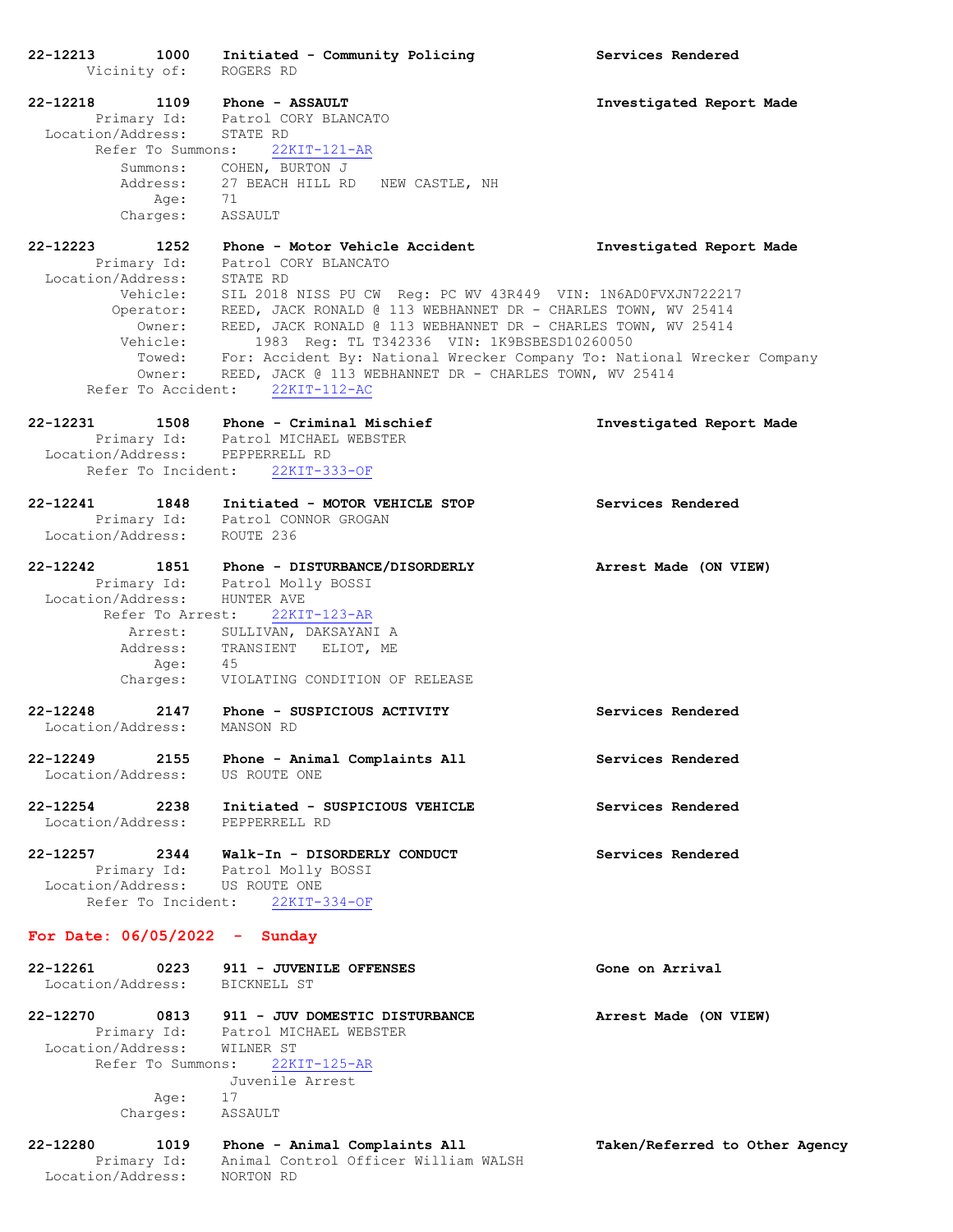**22-12284 1136 Phone - OUI Drunk Driving Complaint Taken/Referred to Other Agency** Location/Address: WHIPPLE RD **22-12305 1651 Walk-In - Found CELLPHONE Logged Information See Log** Location/Address: ROGERS RD **22-12306 1725 Phone - LOST DOG Logged Information See Log** Location/Address: ROGERS RD **22-12313 1901 Phone - Violation of Crt order or bail Investigated Report Made** Primary Id: Patrol MICHAEL WEBSTER Location/Address: SANDALWOOD CIR Refer To Incident: 22KIT-335-OF **22-12320 2220 911 - DISTURBANCE/DISORDERLY Services Rendered** Primary Id: Patrol Molly BOSSI Location/Address: GOODRICH ST Refer To Incident: 22KIT-336-OF **For Date: 06/06/2022 - Monday 22-12332 0111 Phone - DISTURBANCE/DISORDERLY Services Rendered** Location/Address: US ROUTE ONE **22-12344 1203 Phone - Motor Vehicle Accident Services Rendered** Location/Address: US ROUTE ONE **22-12345 1236 Phone - Motor Vehicle Accident Investigated Report Made** Primary Id: Patrol MICHAEL WEBSTER Vicinity of: US ROUTE ONE Vehicle: BLU 2012 FORD SE FOCUS Reg: PC MA 8TT693 VIN: 1FAHP3F23CL218645 Operator: MCCARTHY, MELISSA ANNE @ 272 GREAT RD Apt. #6 - SHIRLEY, MA 01464 Owner: MCCARTHY, MELISSA ANNE @ 272 GREAT RD Apt. #6 - SHIRLEY, MA 01464 Vehicle: BLK 2015 NISS 4D XTERRA Reg: AG ME 317ANQ VIN: 5N1AN0NW7FN661163 Operator: KREBS, PATRICIA J @ 109 PUNKINTOWN RD - ELIOT, ME 03903 Owner: KREBS, PATRICIA J @ 109 PUNKINTOWN RD - ELIOT, ME 03903 Refer To Accident: 22KIT-113-AC **22-12346 1251 Phone - Animal Complaints All Logged Information See Log** Vicinity of: BRAVE BOAT HARBOR RD **22-12347 1257 Phone - ATL / BOLO Type Info Gone on Arrival** Location/Address: I-95 FRWY **22-12348 1307 Initiated - Motor Vehicle VS DEER Services Rendered** Vicinity of: I-95 FRWY **22-12352 1344 Phone - Animal Complaints All Services Rendered** Location/Address: BARTLETT RD **22-12360 1612 Phone - Assist Other Agency Services Rendered** Location/Address: KELSEY LN **22-12366 1718 Walk-In - Lost WALLET Logged Information See Log** Location/Address: **22-12381 2233 Phone - Assist Other Agency Gone on Arrival** Location/Address: US ROUTE ONE **For Date: 06/07/2022 - Tuesday 22-12402 0646 Phone - FIRE, VEHICLE Services Rendered** Location/Address: US ROUTE ONE **22-12418 0948 Walk-In - SUSPICIOUS ACTIVITY Services Rendered** Primary Id: Patrol Christopher KONDOS Location/Address: JONES AVE